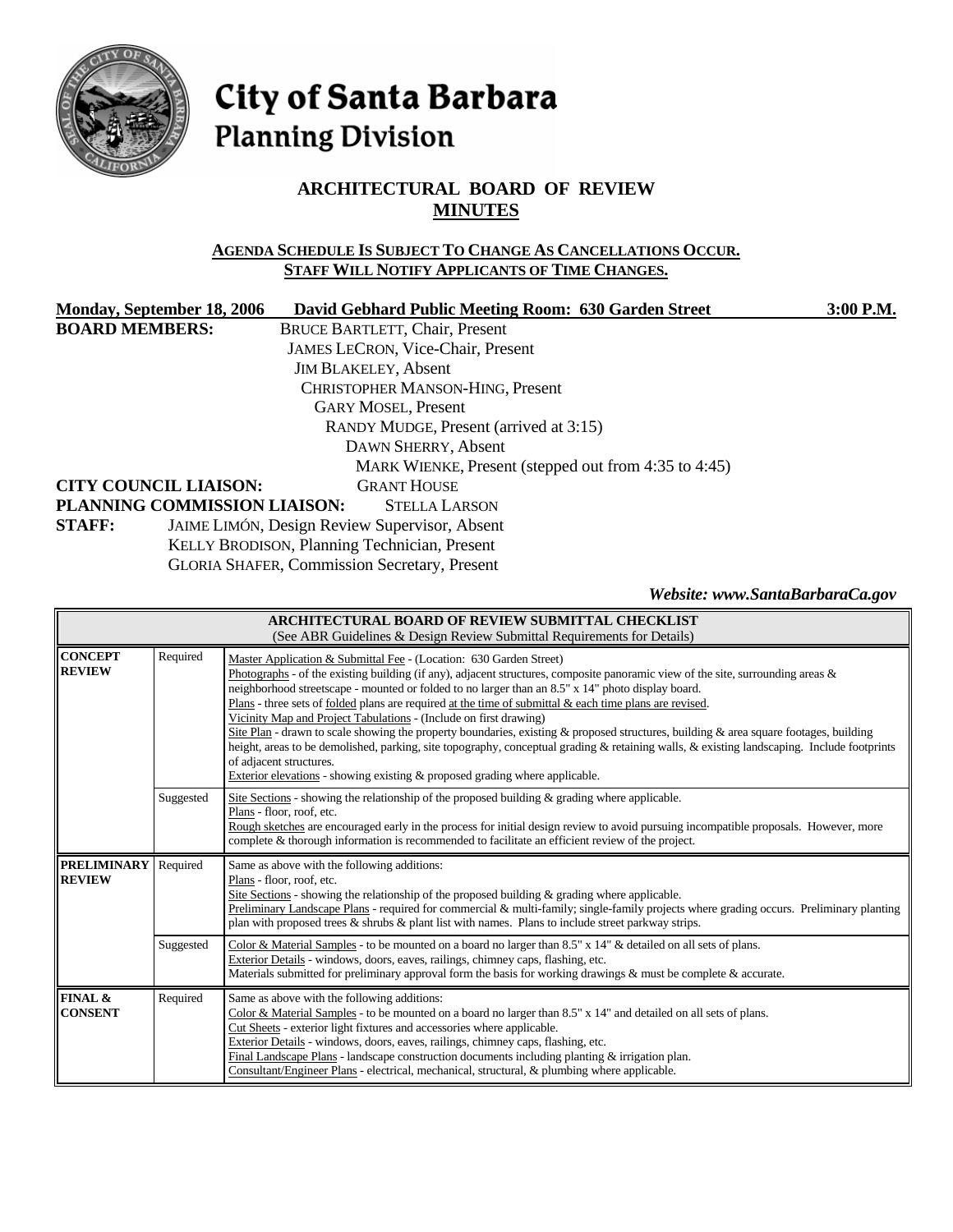#### **PLEASE BE ADVISED**

- The approximate time the project will be reviewed is listed to the left of each item. It is suggested that applicants arrive 15 minutes early. The agenda schedule is subject to change as cancellations occur. Staff will notify applicants of time changes.
- The applicant's presence is required. If an applicant is not present, the item will be postponed indefinitely. If an applicant cancels or postpones an item without providing advance notice, the item will be postponed indefinitely and will not be placed on the following Architectural Board of Review (ABR) agenda. In order to reschedule the item for review, a rescheduling fee will be paid and the applicant must fill out and file a Supplemental Application Form at 630 Garden Street (Community Development Department) in addition to submitting appropriate plans.
- All approvals made by the ABR are based on compliance with Municipal Code Chapter 22.68 and with adopted ABR guidelines. Some agenda items have received a mailed notice and are subject to a public hearing.
- The ABR may grant an approval for any project scheduled on the agenda if sufficient information has been provided and no other discretionary review is required. Substitution of plans is not allowed, if revised plans differing from the submittal sets are brought to the meeting, motions for preliminary or final approval will be contingent upon staff review for code compliance.
- The Board may refer items to the Consent Calendar for Preliminary and Final Architectural Board of Review approval.
- Preliminary and Final Architectural Board of Review approval is valid for one year from the date of the approval unless a time extension or Building Permit has been granted.
- **Items before the Board may be appealed to the City Council. For further information on appeals, contact the Planning Division Staff or the City Clerk's office. Said appeal must be in writing and must be filed with the City Clerk at City Hall within ten (10) calendar days of the meeting at which the Board took action or rendered its decision. The scope of this project may be modified under further review.**
- **AMERICANS WITH DISABILITIES ACT:** In compliance with the Americans with Disabilities Act, if you need special assistance to participate in this meeting, please contact the Planning Division at (805) 564-5470. Notification at least 48 hours prior to the meeting will enable the City to make reasonable arrangements.
- **AGENDAS, MINUTES and REPORTS**: Copies of all documents relating to agenda items are available for review at 630 Garden St. and agendas and minutes are posted online at [www.SantaBarbaraCa.gov](http://www.santabarbaraca.gov/) If you have any questions or wish to review the plans, please contact Kelly Brodison, at (805) 564-5470 between the hours of 8:30 a.m. to noon and 1:00 p.m. to 4:00 p.m., Monday through Friday.

## **LICENSING ADVISORY:**

The Business and Professions Code of the State of California and the Municipal Code of the City of Santa Barbara restrict preparation of plans for certain project types to licensed professionals. Applicants are encouraged to consult with Building and Safety Staff or Planning Staff to verify requirements for their specific projects.

Unlicensed persons are limited to the preparation of plans for:

- $\triangleright$  Single or multiple family dwellings not to exceed four (4) units per lot, of wood frame construction, and not more than two stories and basement in height;
- ¾ Non-structural changes to storefronts; and,
- ¾ Landscaping for single-family dwellings, or projects consisting solely of landscaping of not more than 5,000 square feet.

#### **NOTICE:**

- 1. That on Thursday, September 14, 2006 at 4:00 p.m., this Agenda was duly posted on the indoor and outdoor bulletin boards at the Community Development Department, 630 Garden Street, and online at www.SantaBarbaraCa.gov.
- 2. This regular meeting of the Architectural Board of Review will be broadcast live and rebroadcast in its entirety on Wednesday at 8:00 a.m. on Channel 18.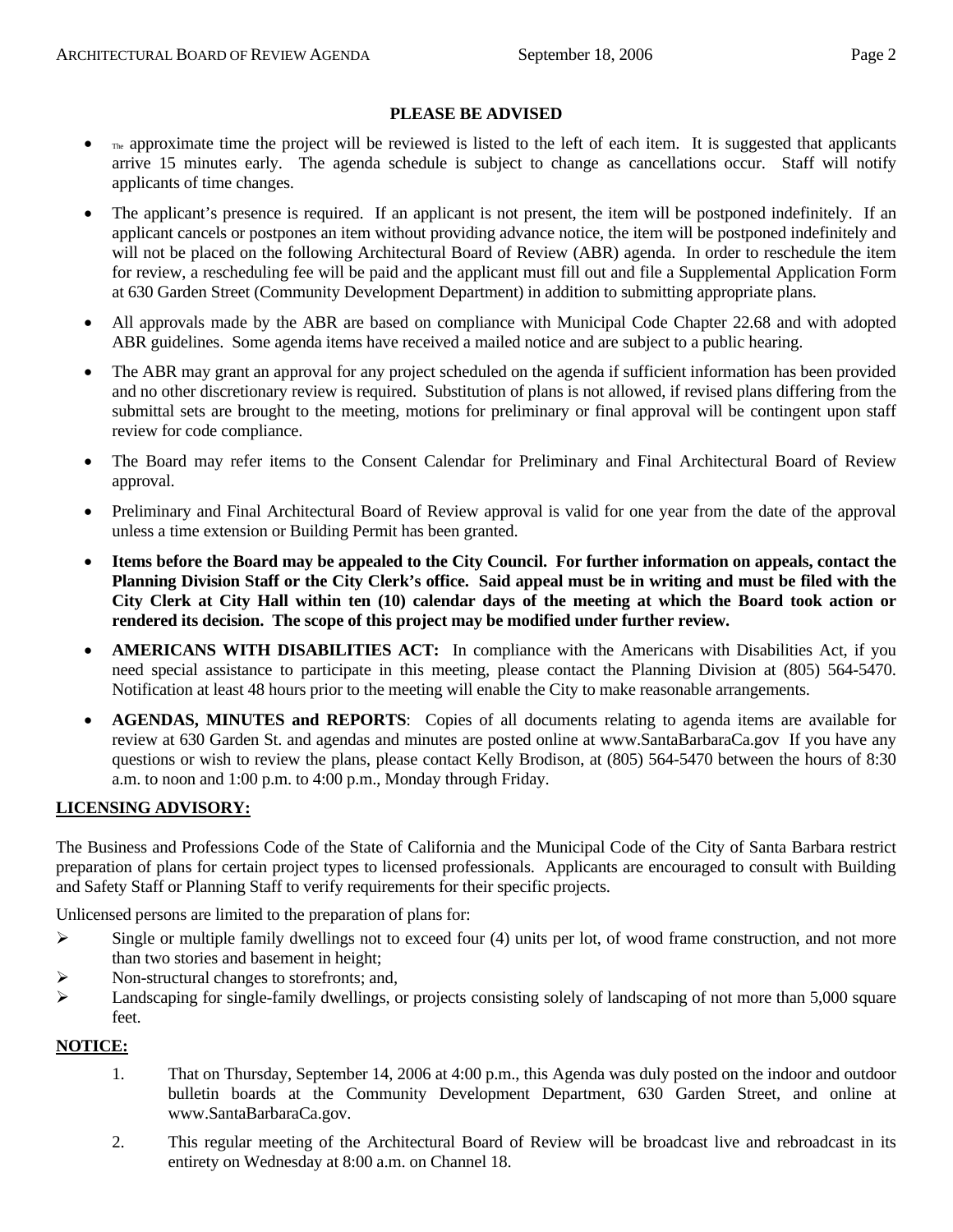# **GENERAL BUSINESS:**

A. Public Comment:

Any member of the public may address the Architectural Board of Review for up to two minutes on any subject within their jurisdiction that is not scheduled for a public discussion before the Board on that day. The total time for this item is ten minutes. (Public comment for items scheduled on today's agenda will be taken at the time the item is heard.)

- B. Approval of Minutes:
	- Motion: Approval of the minutes of the Architectural Board of Review meeting of September 11, 2006, with corrections.
	- Action: Mudge/LeCron, 4/0/2. Manson-Hing and Wienke abstained. Blakely and Sherry absent.
- C. Consent Calendar:
	- Motion: Ratify the Consent Calendar. The Consent Calendar was reviewed by Wienke and LeCron. Action: LeCron/Manson-Hing, 4/0/2. Manson-Hing and Wienke abstained. Blakeley and Sherry absent.
- D. Announcements, requests by applicants for continuances and withdrawals, future agenda items, and appeals.
	- 1. Ms. Brodison reported that Members Blakeley and Sherry will not attend the meeting.
	- 2. Chair Bartlett announced that he and Member LeCron will attend a Joint meeting with City Council and Planning Commission Tuesday morning for a discussion of housing policy considerations.
	- 3. Board member Wienke announced that he will step down from Item #2, 517 W. Figueroa Street.
	- 4. Board member announced that he will step down from Item # 3, 321 W. Del La Guerra Street.
- E. Subcommittee Reports.

No reports.

F. Possible Ordinance Violations.

No reports.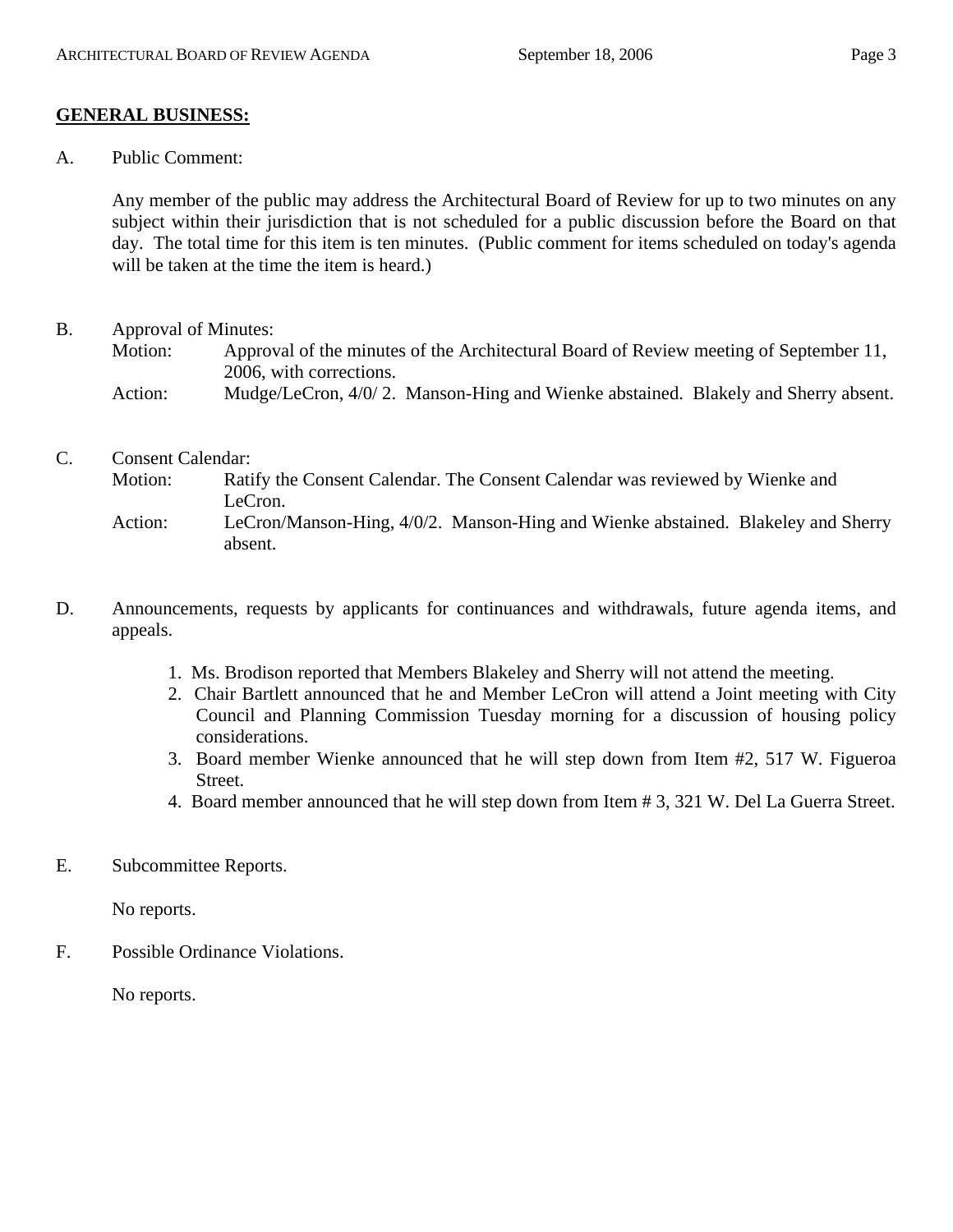# **CONCEPT REVIEW - CONTINUED ITEM**

# **1. 1575 LA VISTA DEL OCEANO DR** E-1 Zone

 Assessor's Parcel Number: 035-170-023 Application Number: MST2003-00652 Owner: Gene Schecter Engineer: Penfield & Smith Engineers Agent: Bob Goda Architect: Brian Hofer

(This is a revised project. Proposal to construct a 2,626 square foot, three-story residence with attached 467 square foot, two-car garage on a 7,282 square foot vacant parcel in the Hillside Design District. There is to be 368 cubic yards of grading. Modifications are requested for encroachment into required front yard setbacks, to allow guest parking in the front yard setback and reduced open yard and to allow overheight retaining walls. The proposal includes the merger of two lots, APN 035-170-023 and APN 035-170-022.)

# **(Third Concept Review.)**

# **(COMMENTS ONLY; PROJECT REQUIRES ENVIRONMENTAL ASSESSMENT AND PLANNING COMMISSION APPROVAL.)**

(3:13)

Present: Brian Hofer, Architect; Marisela Salinas, Associate Planner, City of Santa Barbara.

- Motion: Continued indefinitely to the Planning Commission with the following comments: 1) The Board understands that the proposed wall to support the La Vista Del Oceano Drive street improvement is only to be built should the residence be constructed. 2) The Board finds that the majority of the wall will be hidden from view of neighboring residents. 3) Wall material is to have a Sandstone facing. 4) Study adding a pedestrian style railing at the top of the wall similar to the railing proposed for the residence. 5) Landscape is to be planted which will cascade over the wall. 6) One Board member is uncomfortable with the proposed wall given the amount of wall already incorporated into the project. 7) Investigate with Transportation Division whether the vehicular guardrail can be eliminated.
- Action: Wienke/Mudge, 6/0/0. Blakeley, Sherry absent.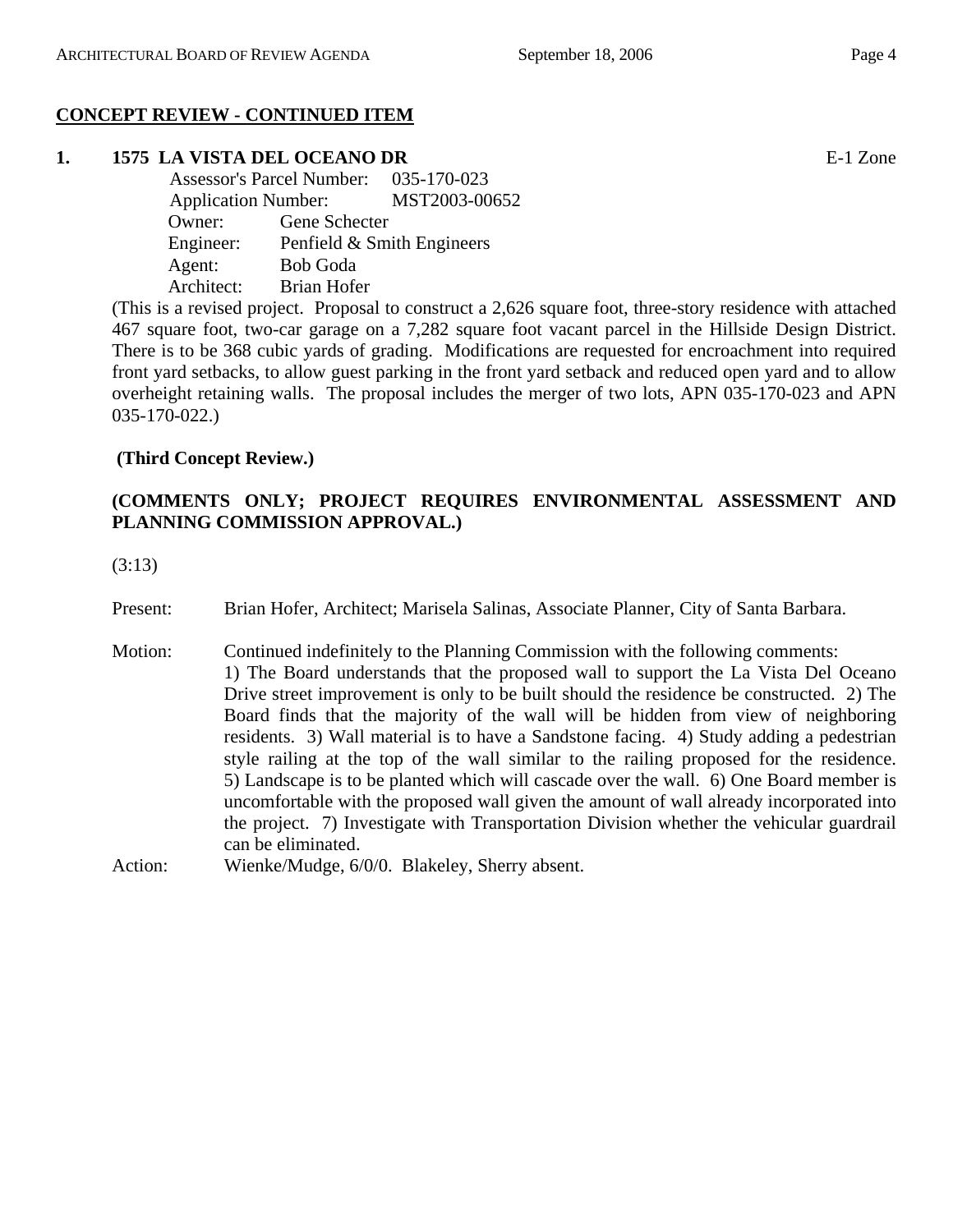# **CONCEPT REVIEW - CONTINUED ITEM – PUBLIC HEARING**

#### **2. 517 W FIGUEROA ST** R-3 Zone

 Assessor's Parcel Number: 039-010-010 Application Number: MST2005-00143 Owner: Steven Johnson Architect: Mark Wienke

(Proposal for a three-story, nine-unit apartment building. The new 18,265 square foot building includes a 7,577 square foot subterranean parking garage and a central courtyard. Each of the nine units would have two bedrooms and a 150 square foot roof deck. The project includes an onsite above- and belowground bio swale drainage system, a bike path along the access driveway, and riparian restoration for Old Mission Creek. There would be 1,500 cubic yards of cut and fill grading on the 22,497 square foot lot. Planning Commission approval of a map amendment is requested.)

## **(COMMENTS ONLY; PROJECT REQUIRES ENVIRONMENTAL ASSESSMENT AND PLANNING COMMISSION APPROVAL FOR AN AMENDMENT TO PC RESOLUTION NO. 009-05 TO CHANGE THE BUILDING ENVELOPE.)**

(3:50)

Present: Mark Wienke, Architect; Steve Johnson, Owner.

Motion: Continued indefinitely to the Planning Commission with the following comments:

1) The Board finds the current site plan to be much improved over the prior submittal. 2) The Board is in support of the proposed amendment to the development envelope because it moves the project further back from the railroad tracks. 3) The Board finds that the subterranean parking would mostly be hidden from the neighborhoods view. 4) The proposed subterranean bio-swale that connects to the abandoned Mission Creek provides opportunities to regain usable open space. 5) The applicant is encouraged to utilize the space above the underground bio-swale as open space for the west facing units, preferably as private outdoor space to adjacent bedrooms. 6) Provide increased variety on exterior elevations to help modulate the floor plans and units. The Board likes the Mediterranean style and feels the simple floor plan diagram with central paseo works well. 7) The applicant is encouraged to study a common use area as an extension of the paseo on the south end of the project that opens to the rear open space. 8) The Board appreciates the interior paseo planters; however, the applicant is to study ways to provide larger trees. 9) Restudy the paseo stairway as it descends to the parking garage so as to not conflict with the building envelope or the creek setback. 10) Some Board members are concerned that the street elevation is simplistic and looks forward to increased enhancement, other Board members like the simplicity. 11) As to the proposed sound wall adjacent to the railroad tracks, the Board prefers to see the applicant study the use of a fence that allows vined landscape and to only consider the solid sound wall on the southerly portion of site to mitigate the sound to the open yard space. 12) Although the bike path is a future consideration, linking it to the driveway depression adjacent to the parking garage creates an awkward condition with the slope. Seek a better solution for the bike path, even if it is not on this parcel.

Action: Manson-Hing/Mudge, 5/0/0. Wienke stepped down. Blakeley and Sherry absent.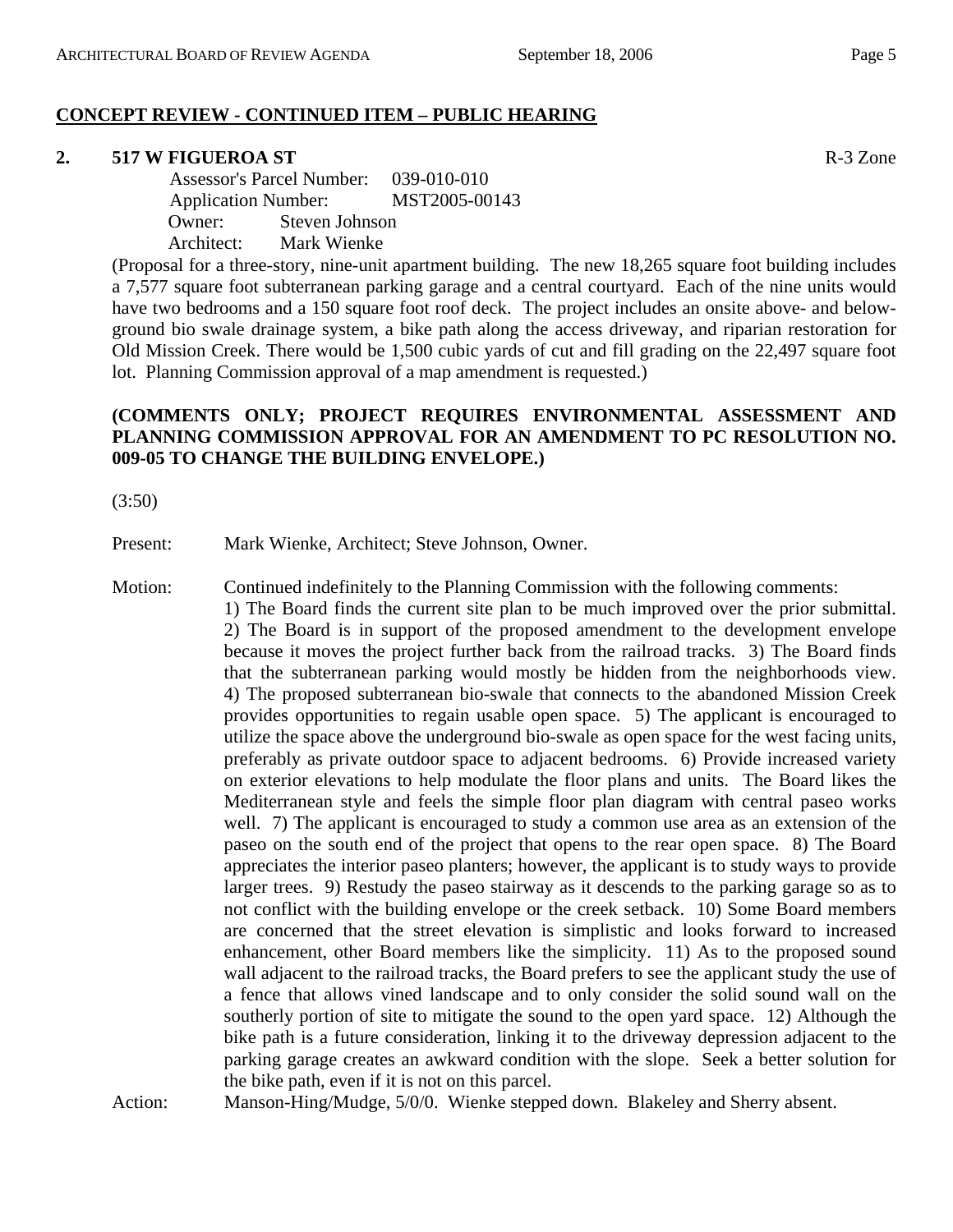# **CONCEPT REVIEW - NEW ITEM: PUBLIC HEARING**

# **3. 321 W DE LA GUERRA ST** R-4 Zone

 Assessor's Parcel Number: 037-073-002 Application Number: MST2006-00499 Owner: Gregory L. and Elvira M. Davis Architect: Gregory Jenkins

(Proposal for a 10,259 square foot two-story seven-unit apartment building. The proposal includes 10 covered and four uncovered parking spaces, new landscaping and hardscaping, 600 cubic yards of grading, and demolition of all existing buildings on the 19,406 square foot parcel.)

# **(COMMENTS ONLY; PROJECT REQUIRES ENVIRONMENTAL ASSESSMENT.)**

(4:35)

Present: Gregory Jenkins, Architect; Mark Davis, Owner.

Public comment opened at 4:47 p.m., as no one wished to speak, public comment closed at 4:47 p.m. Teddy Gasser, neighbor, expressed concerned of the creek bridge and the proposed setbacks.

Gary Mosel, neighbor, is concerned that the site appears motel like with too much hardscape and the development appears to be turning back to street rather than facing street.

- Motion: Continued indefinitely to the Full Board with the following comments: 1) Provide photo documentation from the project outward to the neighborhood and from the neighborhood inward to the site. 2) The Board is concerned that the overall site planning direction and large internal motor-court are due to a vehicle oriented site planning approach. Study ways to: a. minimize the auto-court to allow for a more street friendly relationship, especially from De La Guerra Street; b. to relieve the "U" shaped mass of the buildings by breaking it up the into separate structures in keeping with the scale of the neighborhood. 3) There is concern with the amount of upper level balconies facing adjacent neighbors and the multiple levels of balconies facing the creek. One suggestion is that some balconies turn inward to the courtyard. 4) Study ways to relieve the proximity of the building to the setback line by reducing the amount of hardscape in the internal courtyard. 5) Include pedestrian friendly materials in walkways to annunciate pedestrian access to the units. 6) Maintain the essence of the existing stone wall on De La Guerra Street. 7) Document major trees and vegetation that will be removed or maintained. 8) Provide additional photos of the bridge to document any potential issues that have not been addressed.
- Action: LeCron/Mudge, 5/0/0. Blakeley, Sherry absent. Mosel stepped down.

## **\*\*\*\*\*\*\*\*\*\*\*\*\* THE BOARD RECESSED FROM 5:15 P.M. UNTIL 5:58 P.M. \*\*\*\*\*\*\*\*\*\*\***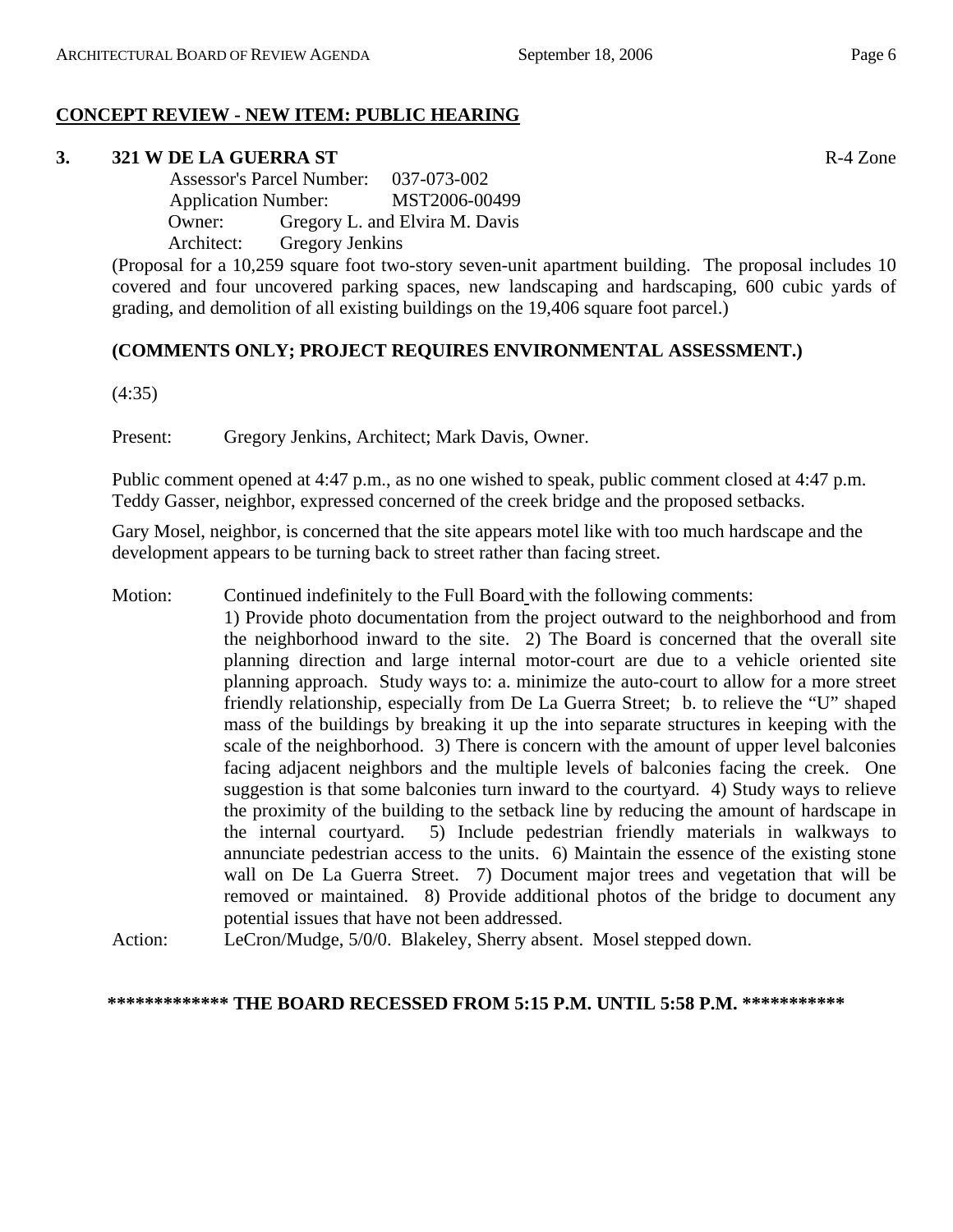# **CONCEPT REVIEW - NEW ITEM: PUBLIC HEARING**

#### **4. 49 VIA ALICIA** E-1 Zone

 Assessor's Parcel Number: 013-230-012 Application Number: MST2002-00712 Owner: Paul and Karen Kurth Architect: Neumann, Mendro, Andrulaitis, Architects Agent: Isaac Romero

(Proposal to demolish a 3,410 square foot residential unit and construct a new 5,358 square foot onestory residential unit with an attached 934 square foot garage and laundry/storage room on a 1.1 acre lot located in the Hillside Design District. The proposal includes 570 cubic yards of grading under the main building, and 2,650 cubic yards elsewhere on site. Planning Commission review is required because the grading, excluding that necessary for the building foundation, exceeds 500 cubic yards and there are previous Planning Commission Resolution conditions. A Modification is requested for the garage to exceed 750 square feet.)

## **(PROJECT REQUIRES NEIGHBORHOOD PRESERVATION ORDINANCE FINDINGS AND COMPLIANCE WITH PLANNING COMMISSION RESOLUTION NO. 034-04.)**

(5:58)

Present: Issac Romero, Agent; Danny Longwill, Architect; Dave Mendro, Architect; Andy Neumann, Architect; Karen and Paul Kurth, Owners.

Public comment opened at 6:15 p.m.

Frank Blue, neighbor, expressed concerns regarding demolition and construction impacts to the neighborhood.

Public comment closed at 6:17 p.m.

Motion: Continued indefinitely to the Staff Hearing Officer with the following comments: 1) The Board appreciates the refinement, reduction, and relocation of the house. The Board understands the required lot line modification will enable these changes to occur. 2) The Board appreciates the low profile, simple roof form, and dark natural materials that will blend into the hilltop. 3) The relocation of the pool is beneficial as the pool will be less noticeable by neighbors. 4) The Board likes the natural concrete. Provide color samples if the concrete is to be integral color concrete. 5) There is concern about the effect of daytime glare and night time glow from the windows, and in particular the south facing windows. Study types of glazing which will reduce these effects. 6) There is concern that HVAC equipment on the roof will be detrimental to the simplistic roof form. The applicant is to seek a resolution. 7) The Board would like to see integration of the site and landscape plans for a more refined entry experience. Add significant trees, especially on the north side of house, to continue the eye beyond the hill and roof line of the house. 8) It was suggested by one Board member that the applicant study the introduction of a lightwell or skylight into the subterranean pool bathroom. 9) The Board appreciates that the pool is separate from the house allowing for landscaping in between. 10) Garage doors shall be of a high quality material.

Action: Manson-Hing/Wienke, 6/0/0. Blakeley, Sherry absent.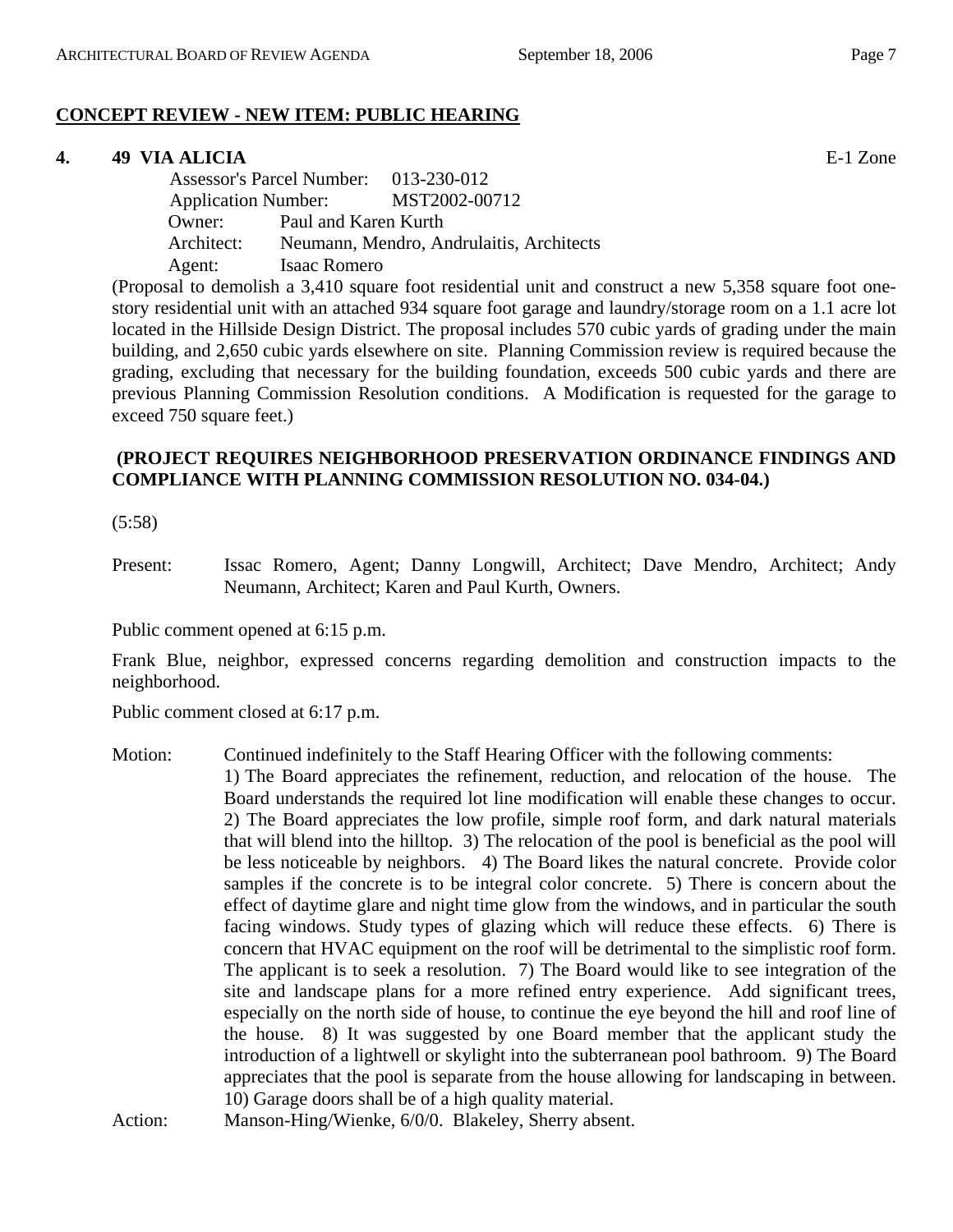## **CONCEPT REVIEW - NEW ITEM: PUBLIC HEARING**

#### **5. 138 SKYLINE CIR** E-1 Zone

 Assessor's Parcel Number: 041-172-004 Application Number: MST2006-00498 Owner: James Bradley and Yolanda Apodaca Architect: Dwight Gregory

(Proposal to add a second floor and convert an attached one-car garage to a workshop for an existing 1,120 square foot one-story single-family residence. The new second floor would consist of 1,391 square feet of living space and a 468 square foot two-car garage. The proposal would result in a 3,361 square foot two-story dwelling, including garage, on the 9,961 square foot parcel. The proposal includes a new uncovered parking space and driveway accessed from Litchfield Place, a new retaining wall, and a driveway ramp. Modifications are requested for encroachment of the improvements into the front and interior setbacks and into the non-conforming open yard.)

## **(COMMENTS ONLY; PROJECT REQUIRES ENVIRONMENTAL ASSESSMENT, NEIGHBORHOOD PRESERVATION ORDINANCE FINDINGS AND STAFF HEARING OFFICER APPROVAL FOR A MODIFICATION.)**

(6:45)

Present: Dwight Gregory, Architect; James Bradley, Owner.

Public comment opened at 6:45 p.m.

Rob Rebstock, opposed, stated his opposition to the requested modifications and submitted a letter signed and several neighbors.

Robert Beard, opposed, addressed concern with Litchford Place curb cut and driveway.

Public comment closed at 6:56 p.m.

Motion: Continued indefinitely to the Full Board with the following comments:

1) The Board finds that the current program does not take advantage of opportunities presented by the hillside site: a. The topography drop off toward Litchford Place provides opportunities to tuck under many of the programmatic elements/workshops so they are not visible to the public. Restudy to find a better solution that integrates with the topography and existing building footprint. b. The proposed upper level addition presents a large mass of new structure adjacent to the downhill neighbor; study locating the mass more toward the uphill side of the site. c. The project should step as it moves down the hillside both along Skyline Circle and toward Litchfield Place to the west. 2) The proposed upper level does not align to the existing structure's footprint. It presents walls that are out of plane to the original structure and floating beyond the original structure, expressing an extreme amount of under-story as viewed from Litchfield Place. 3) The Board is not in support of grading and parking under the large 36" rear yard Oak tree. The Board understands the intent to provide a third parking stall for the boat, but sees other opportunities to do so in the rear yard without impacting the Oak tree. 4) Provide more photo documentation in terms of privacy impacts created by the upper level decks. 5) Provide cross sections taken through the site in both directions to show the relationship to the two streets and the adjacent neighbors. Demonstrate how grading is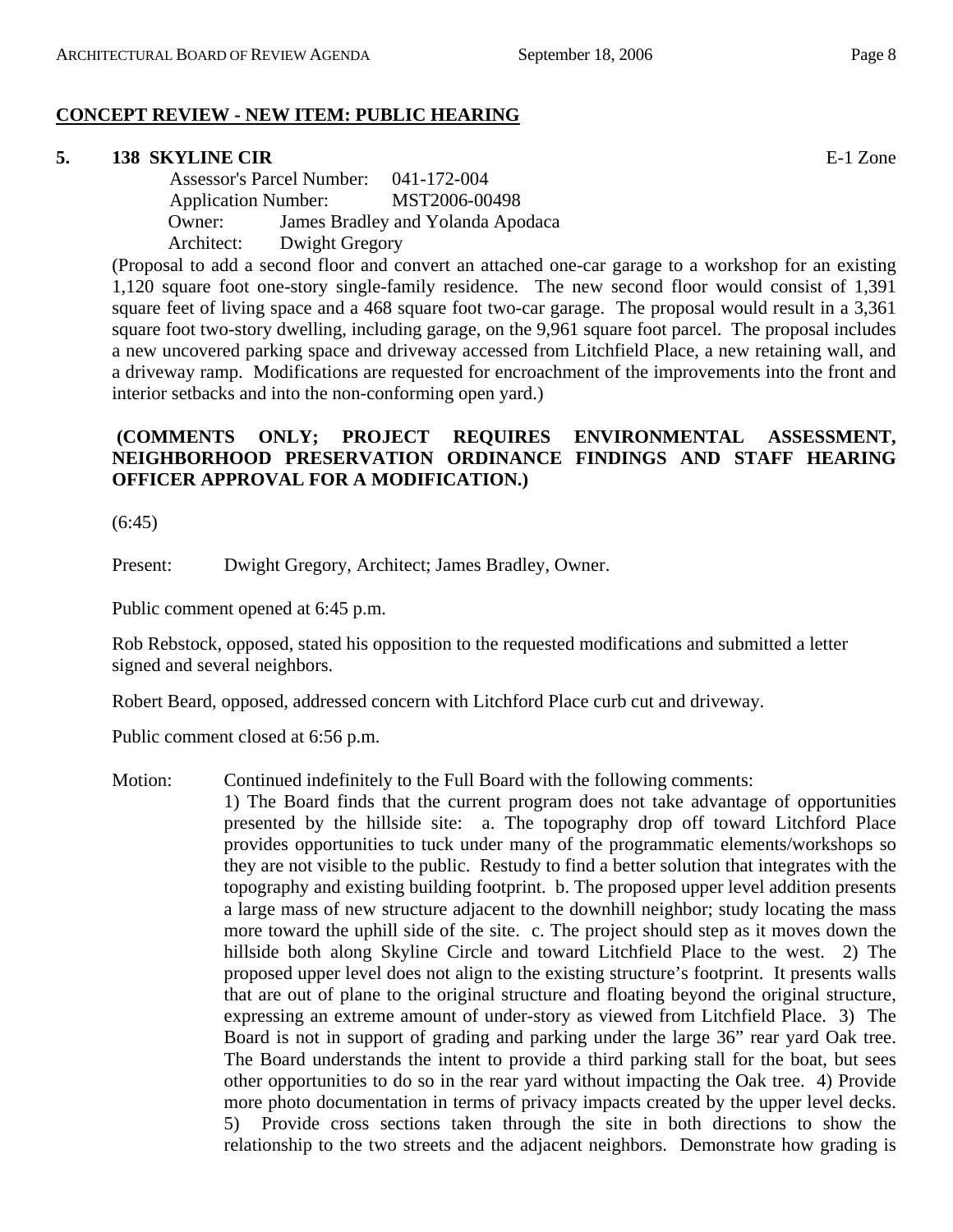compatible with the existing topography per site design guidelines. 6) There is concern with placement of the proposed garage and bridge on Skyline Circle. The Board is not convinced that a drive bridge is the solution, particularly as a modification is required. Restudy the location to minimize the amount of grading and the looming architecture. 7) Restudy the multi-levels of decks and large amount of under-story presented at the west/rear elevation of the house.

Action: LeCron/Mosel, 6/0/0. Blakeley, Sherry absent.

## **PRELIMINARY REVIEW**

#### **6. 611 W DE LA GUERRA ST** R-3 Zone

 Assessor's Parcel Number: 037-061-006 Application Number: MST2005-00540 Owner: David Henry Camarillo Architect: Ron Sorgman

(Proposal for first and second-story additions and an attached garage for an existing 1,572 square foot one-story single-family residence. The proposal includes an 82 square foot addition to the first floor, a new 403 square foot second floor, 346 square feet of roof terraces, an attached 393 square foot two-car garage, and demolition of the existing detached garage. The project would result in a 2,058 square foot, two-story single-family dwelling and an attached 393 square foot two-car garage on the 5,000 square foot lot. A modification is required to encroach into the interior yard setback.)

#### **(Modification approved September 21, 2005.)**

## **(PROJECT REQUIRES NEIGHBORHOOD PRESERVATION ORDINANCE FINDINGS.)**

(7:32)

Present: Ron Sorgman, Architect.

Summary

Motion: Continued indefinitely to the Full Board with the following comments: 1) The majority of the Board is uncomfortable with the change in design style from the previous presentation: a. The architectural massing was more successful with the clapboard siding and window breakups. b. The Board prefers the original architectural style, but could support a Spanish Bungalow if the design were more consistent throughout. c. There is concern that the proposed porch is lacking the street friendly charm giving elements that currently exist on the original porch. The Board prefers relocating the entry to be more reminiscent of the original, or restudying to add charm giving details. 2. The landscape plan is appropriate as far as it went. Provide additional landscape on the ribbon drive. 3) There appears to be a discrepancy of the fireplace location on the plans versus the exterior elevations. 4) The Board appreciates the elimination of the front yard chain link fence. Action: Mosel/Wienke, 5/0/1. LeCron abstained. Blakeley, Sherry absent.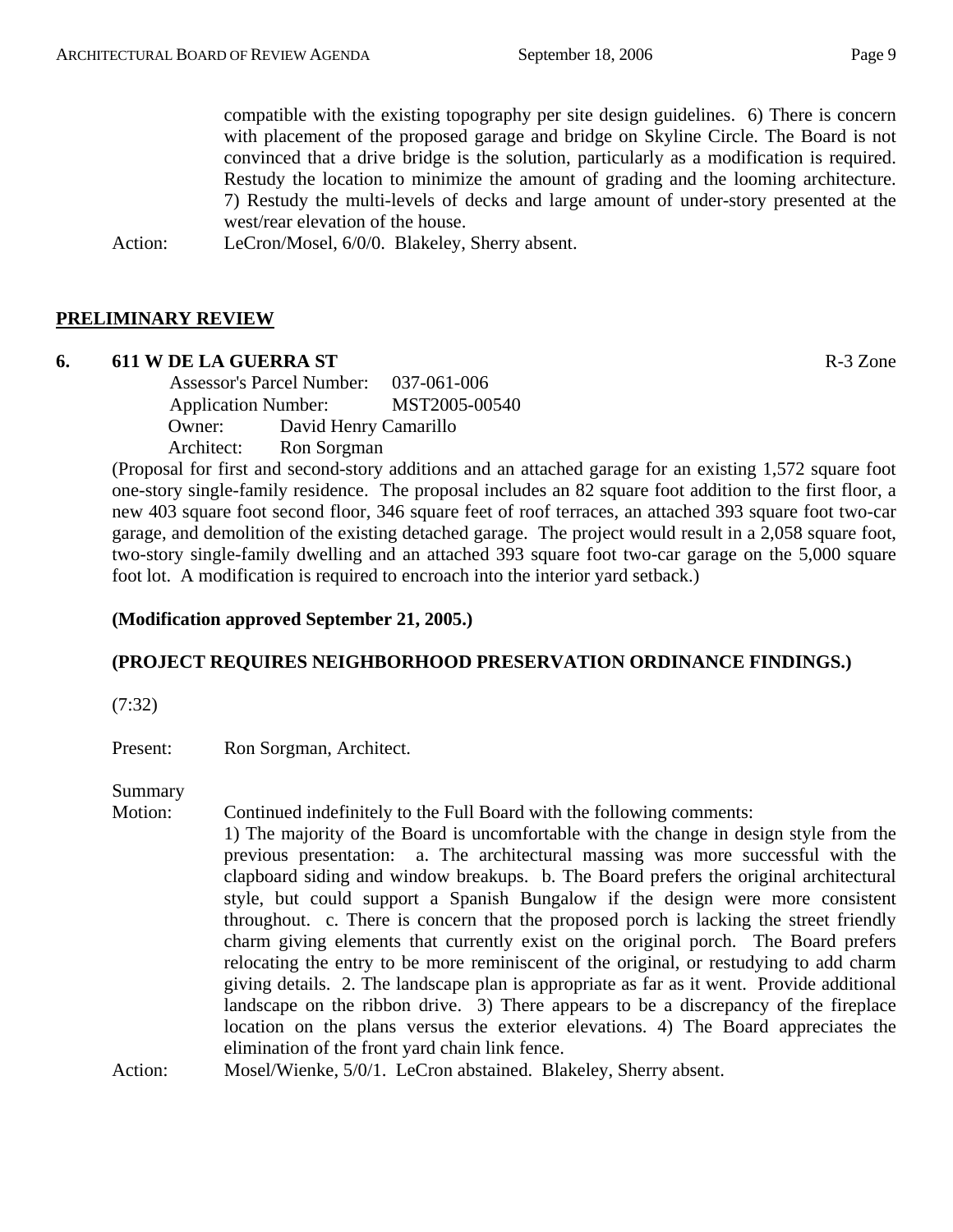# **CONCEPT REVIEW - CONTINUED ITEM**

# **7. 2016 MISSION RIDGE RD** A-1 Zone

**(7:10)** Assessor's Parcel Number: 019-162-002 Application Number: MST2001-00833 Owner: Ronald Hays Agent: Tony Xiques

(This is a revised project to include the addition of a new two-story 746 square foot garage and convert the existing, attached one-car garage at the existing residence to habitable space. Proposal for a lot line adjustment and modification of required lot area (due to slopes on the property) from existing parcels of 0.07 acres and 2.5 acres in size to parcels of 1.0 acre and 1.57 acres in size located in the Hillside Design District. Proposed Lot 1 is developed with a 5,426 square foot residence and (2) two-car garages totaling 982 square feet. Proposed Lot 2 is currently developed with a one-car garage with a pool cabana of 540 square feet above and swimming pool. The revision to the project on Lot 2 includes enclosing 66 square feet of porch area on the existing cabana and the conversion of the existing 300 square foot garage below to habitable area resulting in a residence, construction of an 8' tall, 64' long privacy wall along the motor court, an 8' tall, 72' long retaining wall along the western property line and the construction of a 746 square foot garage.)

 **(Second Concept Review of the Review After Final for a new 746 square foot garage and conversion of a 300 square foot attached carport to habitable space.)**

# **(COMMENTS ONLY; PROJECT REQUIRES ENVIRONMENTAL ASSESSMENT, NEIGHBORHOOD PRESERVATION ORDINANCE FINDINGS AND COMPLIANCE WITH RESOLUTION NO. 001-03.)**

(8:03)

Present: Mr. and Mrs. Ronald Hays, Owners.

Motion: Continued indefinitely to the Full Board with the following comments: 1) Restudy the retaining wall heights and how they connect to the architecture. 2) Study reducing the highest of the proposed screen walls to be as minimal as possible. 3) Study the materiality of the screen walls. 4) Provide a landscape plan that buffers the new walls. Action: Mudge/LeCron, 6/0/0. Blakeley, Sherry absent.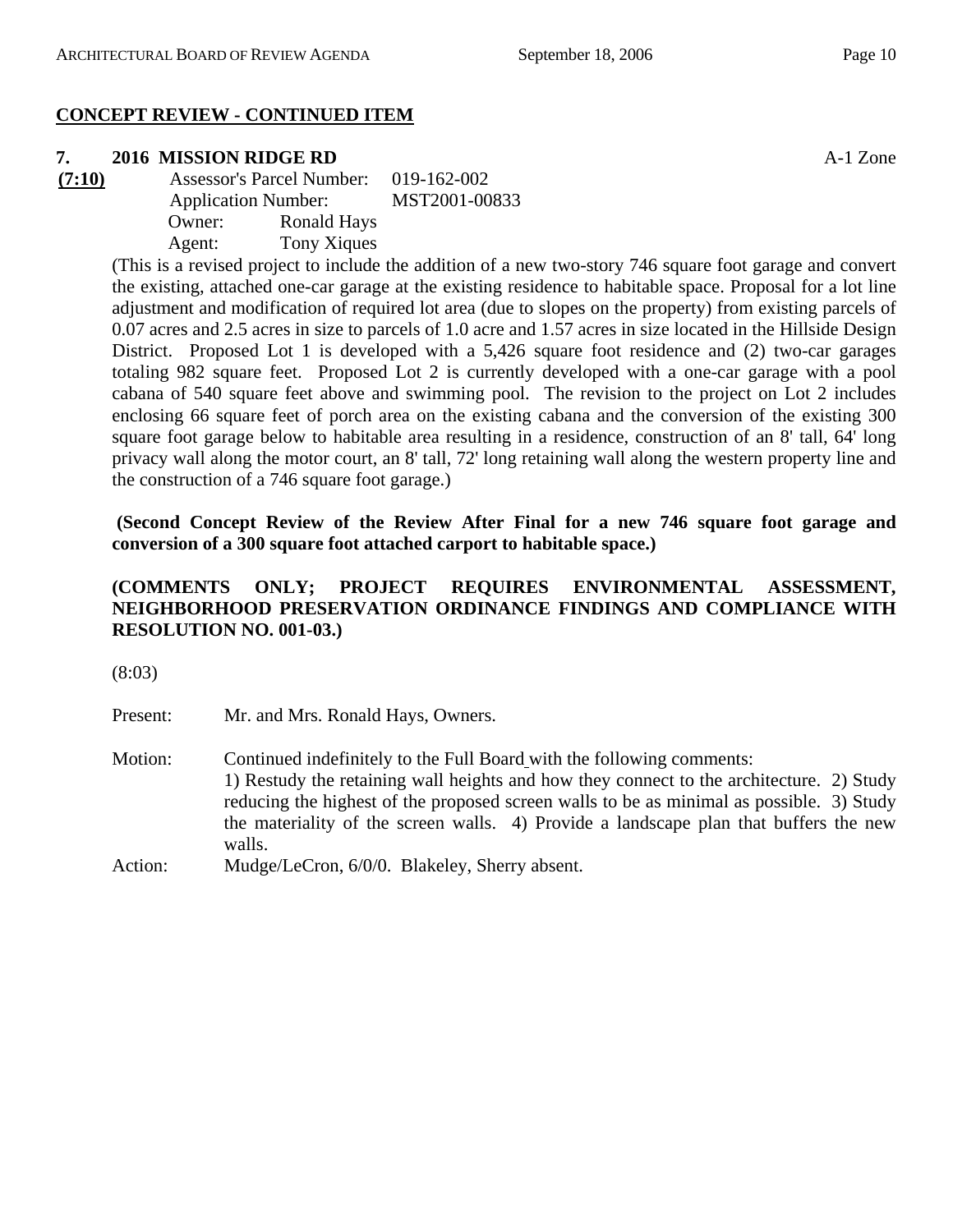#### **PRELIMINARY REVIEW**

#### **8. 221 N NOPAL ST** M-1 Zone

|                            | <b>Assessor's Parcel Number:</b> | 017-041-004                  |
|----------------------------|----------------------------------|------------------------------|
| <b>Application Number:</b> |                                  | MST2006-00015                |
| Owner:                     |                                  | Archdiocese of Los Angeles   |
| Designer:                  | <b>Joseph Amestoy</b>            |                              |
| Agent:                     | Gil Garcia                       |                              |
| Applicant:                 |                                  | Our Lady of Guadalupe Church |

(Proposal to construct a 2,423 square foot addition to an existing 4,152 square foot church and to permit the "as-built" 1,058 square foot fiesta booth and "as-built" 510 square foot storage building. The proposal includes the demolition of 765 square feet of a classroom/meeting building, 38 square feet of the church, 189 square feet of an "as-built" storage building and the conversion of a 1,449 square foot pavilion to a new carport and demolition a 328 square foot stage structure. The existing structures to remain unchanged include: 10,943 square foot classrooms, a 1,058 square foot kitchen, a 2431 square foot convent and a 563 square foot storage building. The proposal will require a lot merger resulting in a mixed-use development with R-3/R-4 standards applying to the residential use. The total Measure E square footage is 2,999.97 square feet, and therefore requires Development Plan Approval.)

## **(PROJECT REQUIRES DEVELOPMENT PLAN APPROVAL FINDINGS.)**

(8:25)

Present: Gil Garcia, Agent; Joseph Amestoy, Designer.

Motion: Preliminary Approval with Development Plan Approval Findings and continued indefinitely to the Consent Calendar with the following comments: 1) The Board finds the proposed changes to the existing building to be an enhancement, but understands that they are not required. 2) The applicant is to provide a paint sample of existing color when the project returns to the Consent Calendar. 3) Acknowledged the following Development Plan Approval findings as stated in Subsection 28.87.300 of the City of Santa Barbara Municipal Code: 1. The proposed development complies with all provisions of the Zoning Ordinance, based on a preliminary plan check review by Planning Division staff. The plans will undergo further zoning plan check review to ensure compliance when submitted to the Building & Safety Division; and, 2. The proposed development is consistent with the principles of sound community planning, as determined by the project's consistency with the City's General Plan; and, 3. It will not have a significant unmitigated adverse impact upon City and South Coast affordable housing stock, as the project does not propose any new residential unit which will have a negligible or positive effect on the City's affordable housing stock; and, 4. It will not have a significant unmitigated adverse impact on the City's water resources as the expected increase in water use resulting from the proposed development is minimal, which is consistent with the General Plan; and, 5. It will not have a significant unmitigated adverse impact on the City's traffic, according to the attached analysis from the Transportation Division; and 6. Resources will be available and traffic improvements will be in place at the time of project occupancy, 7. Resources will be available and traffic improvements will be in place at the time of project occupancy.

Action: LeCron/Manson-Hing, 6/0/0. Blakeley, Sherry absent.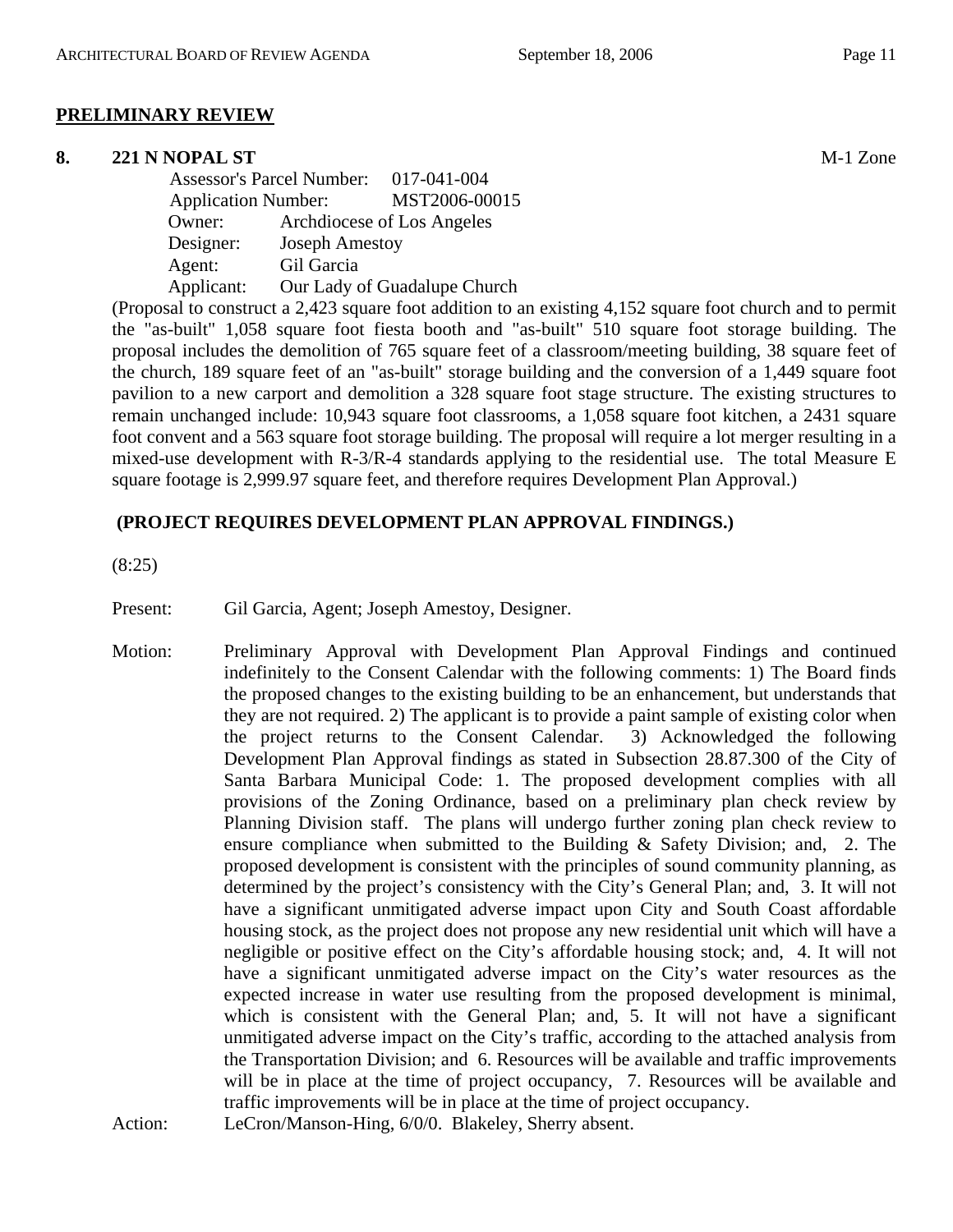# **CONSENT CALENDAR**

# **REVIEW AFTER FINAL**

# **A. 2540 CLIFF DR (LOT 2)** E-3 Zone

Assessor's Parcel Number: 041-230-002 Application Number: MST2004-00569 Applicant: Patrick Pouler Owner: Dan Clause

(Proposal to construct a two-story 2,597 square foot single-family residence with an attached 425 square foot garage and a 400 square foot attached secondary dwelling unit on a newly created 8,433 square foot lot. Access is through an easement across an adjacent parcel on Cliff Drive.)

# **(Review After Final for window changes.)**

Final Approval as submitted of the Review After Final for window changes on the new Santa Barbara stone base.

# **REVIEW AFTER FINAL**

# **B. 2540 CLIFF DR (LOT 3)** E-3 Zone

Assessor's Parcel Number: 041-230-002 Application Number: MST2004-00570 Owner: John Genivra Vangordon Owner: Dan Clause Owner: Bill Forker Owner: John Becker Architect: Patrick Pouler

(Proposal to construct a 2,486 square foot single-family residence with an attached 425 square foot garage on a newly created 9,488 square foot lot. Access is through an easement across an adjacent parcel.)

# **(Review After Final for window changes and new trellis.)**

Final Approval of the Review After Final, and Final Approval, as noted on the plans, of the Landscape Plan.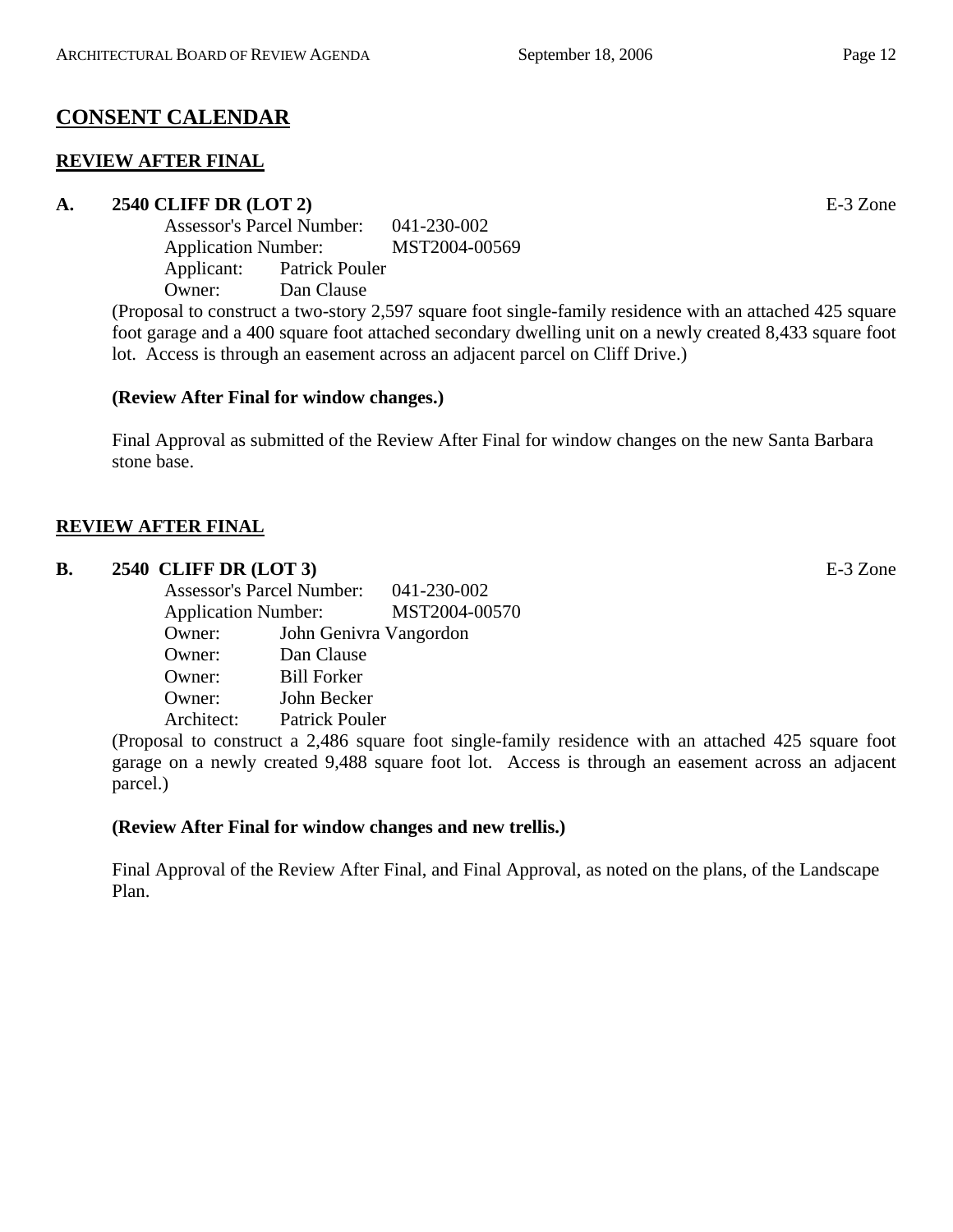# **REVIEW AFTER FINAL**

#### **C. 1650 MIRA MESA DR** E-1 Zone

Assessor's Parcel Number: 035-160-021 Application Number: MST2005-00429 Owner: Barbara Toumayan Applicant: Dawn Sherry Architect: Dawn Sherry

(Proposal for a 281 square foot addition to an existing 4,217 square foot single-family residence on a 32,181 square foot lot in The Hillside Design District. The proposal also includes the conversion of a portion of the existing three-car garage to habitable space resulting in a two-car garage and the expansion of the second floor deck by 186 square feet.)

## **(Review After Final for 24 square foot addition to master bedroom, 17 square foot addition to entry way, 18 square foot addition to kitchen and new windows at the west upper floor elevation.)**

Final Approval of the project as submitted with the finding that the Neighborhood Preservation Ordinance criteria have been met as stated in Subsection 22.68.060 of the City of Santa Barbara Municipal Code.

## **REVIEW AFTER FINAL**

#### **D. 1131 PUNTA GORDA ST** R-3 Zone

| <b>Assessor's Parcel Number:</b> |                    | 017-291-011                         |
|----------------------------------|--------------------|-------------------------------------|
| <b>Application Number:</b>       |                    | MST2006-00244                       |
| Owner:                           |                    | Ernest and Lois M. Preston Trustees |
| Applicant:                       | <b>Jim Siffert</b> |                                     |

(Proposal for the rebuild of a 777 square foot non-conforming dwelling destroyed by fire that includes exterior changes to materials. There is an existing dwelling at the rear of the 7,850 square foot lot.)

#### **(Review After Final to change exterior materials from siding to stucco.)**

Final Approval of the project as noted on the plans with the finding that the Neighborhood Preservation Ordinance criteria have been met as stated in Subsection 22.68.060 of the City of Santa Barbara Municipal Code, with the comment that the applicant to provide revised elevations, and, that the stucco shall be x73 eggshell and the windows are to be white.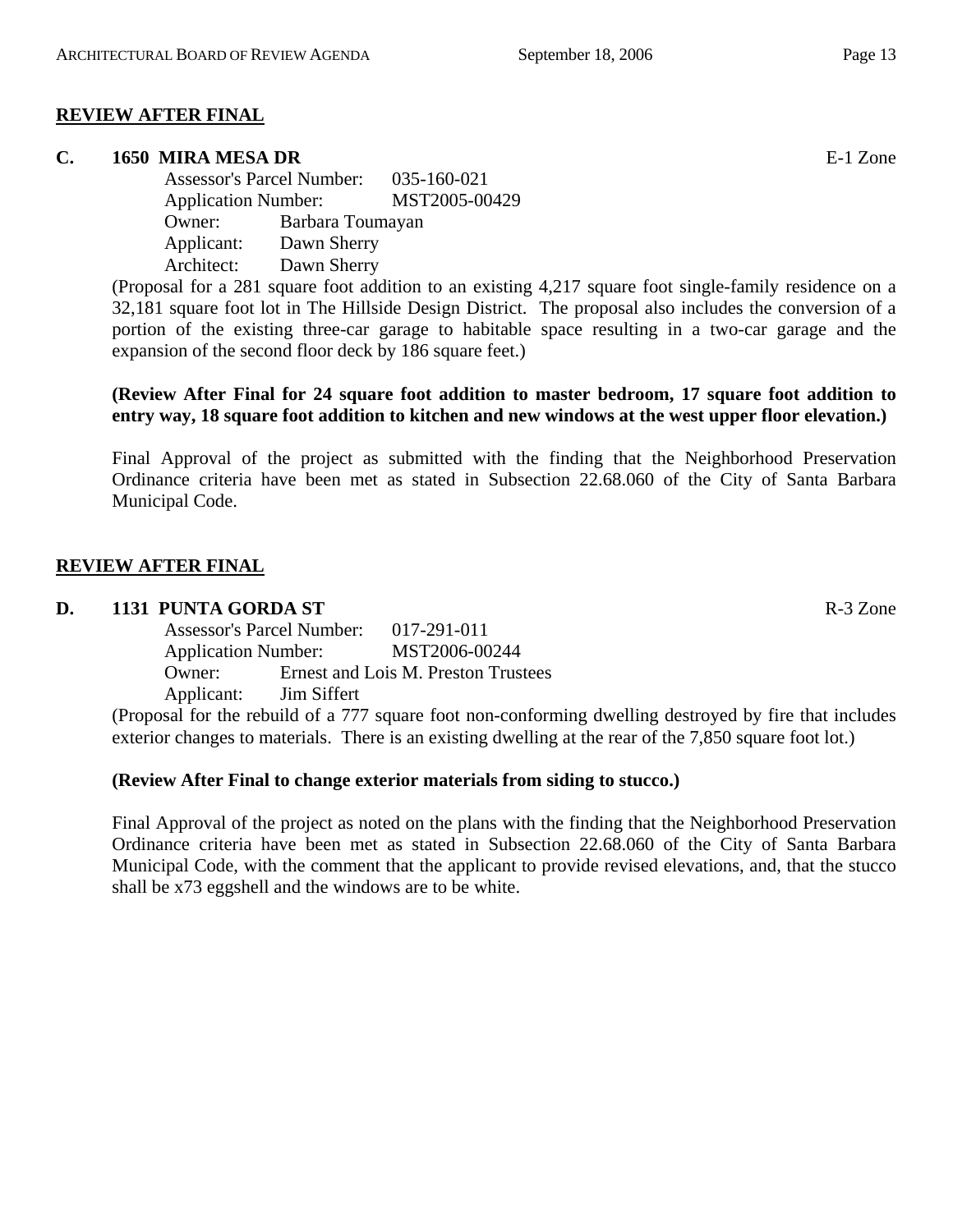## **REVIEW AFTER FINAL**

#### **E.** 1555 MAROUARD TERR **Reserve EXECUTE 25 STATE**

Assessor's Parcel Number: 041-032-003 Application Number: MST2004-00503 Owner: Arthur Biancone Applicant: Tom Dain

(Proposal to convert a 148 square foot carport to a two-car garage by adding 292 square feet. Proposal also includes a 189 square foot second story addition and a 127 square foot stairwell addition to an existing 1,680 square foot single-family residence. The additions will result in a 2,436 square foot single-family residence on a 6,000 square foot lot in the Hillside Design District.)

**(Review After Final for revisions to window sashes, as-built deck inserts, addition of stairs next to entry bridge, chimney cap, light fixture, and changes to landscape and hardscape in front yard.)** 

Continued one week at the applicant's request.

## **REFERRED BY FULL BOARD**

#### **F.** 1615 LOMA ST **R-2** Zone

Assessor's Parcel Number: 027-153-017 Application Number: MST2006-00370 Owner: James Tassos Architect: Anthony Spann

(Proposal for a 783 square foot addition to an existing 1,617 square foot two-story residence. The proposal includes a first floor addition of 464 square feet, a second floor addition of 319 square feet, a 133 square foot addition to the existing deck, and a 52 square foot addition to the existing covered balcony. The first floor addition would attach to the existing residence and to the existing detached garage. The project would result in a 2,400 square foot two-story single-family residence and an attached 360 square foot legal non-conforming two-car garage located on a 6,720 square foot lot in the Hillside Design District.)

## **(Final Approval is requested.)**

## **(PROJECT REQUIRES NEIGHBORHOOD PRESERVATION ORDINANCE FINDINGS.)**

Final Approval of the project as submitted with the finding that the Neighborhood Preservation Ordinance criteria have been met as stated in Subsection 22.68.060 of the City of Santa Barbara Municipal Code.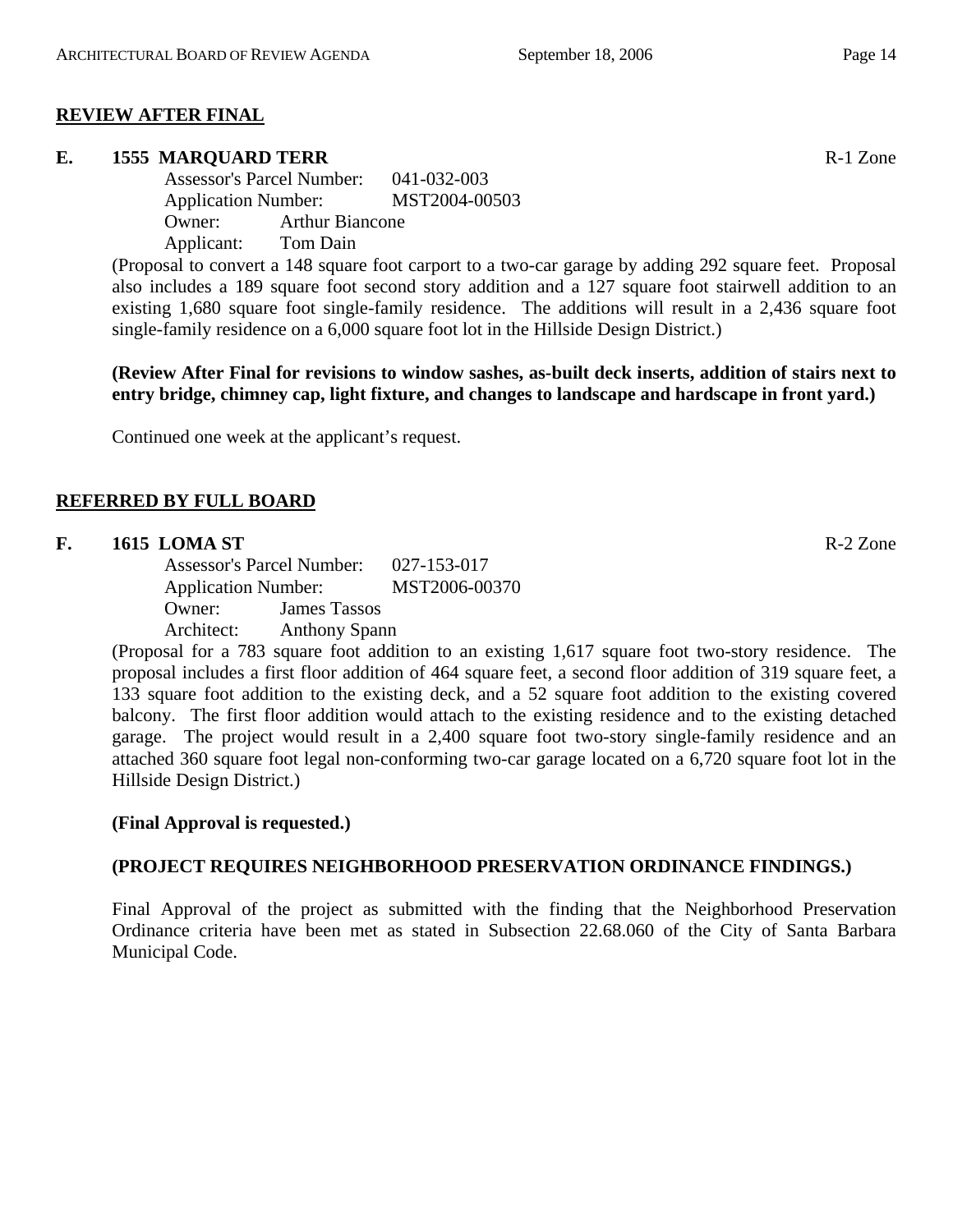# **FINAL REVIEW**

#### **G. 904 JIMENO RD** E-1 Zone

Assessor's Parcel Number: 029-053-003 Application Number: MST2006-00245 Owner: Daniela Banerjee Architect: Kathy Hancock

(Enclose existing lower floor patio as part of existing bedroom enclosing 142 square feet. Add exterior stair from living room. Add pitched roof entry. Add 2 stucco posts.)

## **(Final Approval is requested.)**

Final Approval of the project as submitted.

## **NEW ITEM**

# **H. 821 N MILPAS ST** C-2 Zone

| <b>Assessor's Parcel Number:</b>                                                                         | 031-042-027                              |  |  |
|----------------------------------------------------------------------------------------------------------|------------------------------------------|--|--|
| <b>Application Number:</b>                                                                               | MST2006-00539                            |  |  |
| Owner:                                                                                                   | Robert C. and Sara L. Birgbauer, Trustee |  |  |
| Applicant:                                                                                               | Tim Fredrich                             |  |  |
| <b>Business Name:</b>                                                                                    | Taco Bell                                |  |  |
| (Proposal to change the exterior color of an existing Taco Bell restaurant on a 10,731 square foot lot.) |                                          |  |  |

# **(ACTION MAY BE TAKEN IF SUFFICIENT INFORMATION IS PROVIDED.)**

Final Approval of the project as submitted.

# **REFERRED BY FULL BOARD**

## **I. 2 SANTA CRUZ BLVD** E-3/SD-3 Zone

Assessor's Parcel Number: 045-185-009 Application Number: MST2004-00232 Owner: Hoffmann Family Trust Architect: Chris Dentzel

(Proposal for a 838 square foot second-story addition to an existing 1,560 square foot single-family residence with a 391 square foot detached garage.)

## **(Final Approval is requested.)**

Final Approval of the project as submitted with the finding that the Neighborhood Preservation Ordinance criteria have been met as stated in Subsection 22.68.060 of the City of Santa Barbara Municipal Code.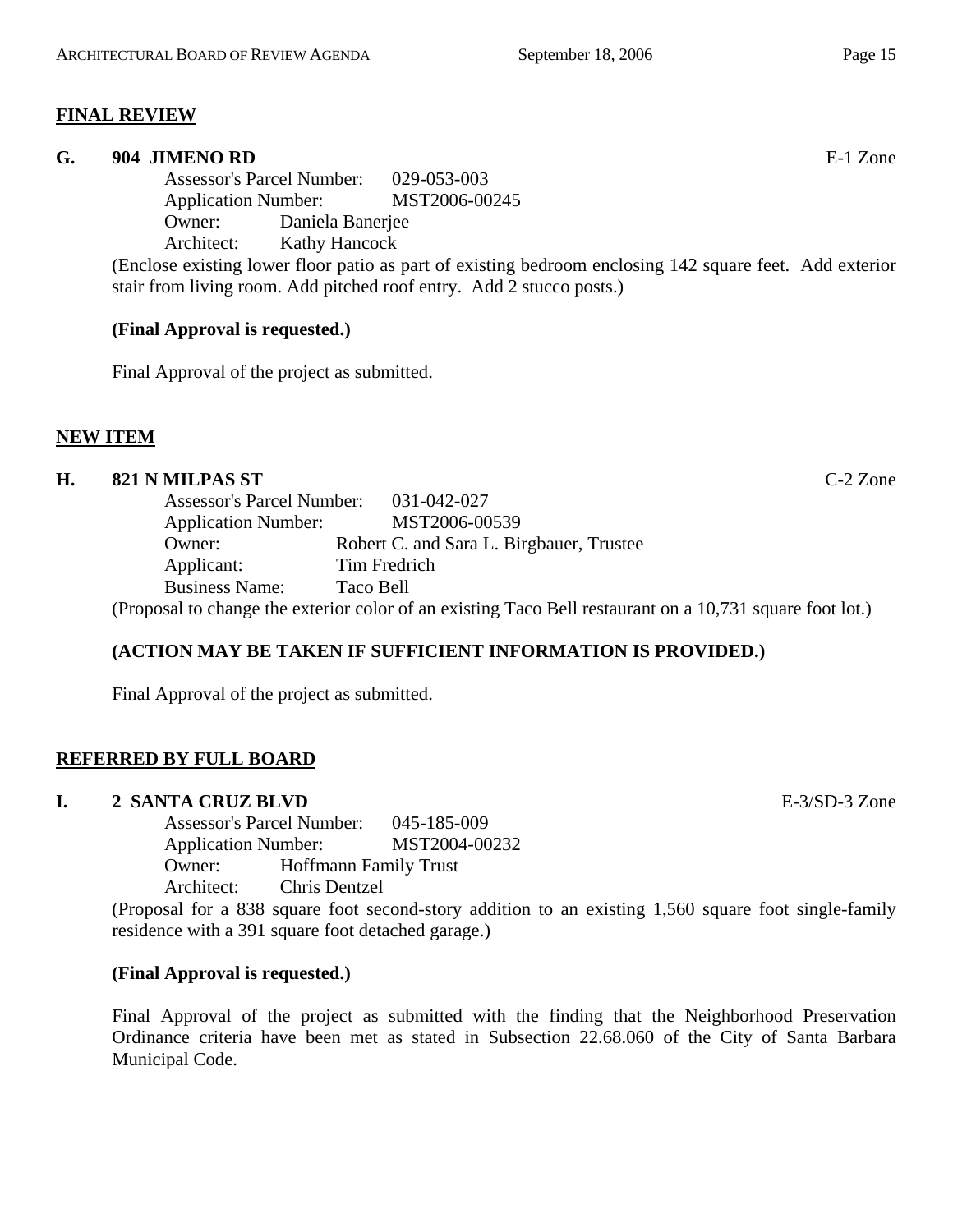## **REVIEW AFTER FINAL**

#### **J. 1013 SAN DIEGO RD** E-1 Zone

Assessor's Parcel Number: 029-202-015 Application Number: MST2005-00562 Owner: Kurta Family Trust 12/12/00 Architect: Peter Becker

(Proposal to add exterior deck and stairs onto rear of primary dwelling. Remodel kitchen; raise portion of roof 1 to 9 inches; add stair linking main floor and basement; remodel existing bathrooms and powder room; replace various doors and windows and a fence. This is an enforcement case.)

## **(Review After Final for the addition of an 8' high 18' long CMU wall and a new wrought iron railing to replace the wood railing.)**

Final Approval of the project as submitted with the finding that the Neighborhood Preservation Ordinance criteria have been met as stated in Subsection 22.68.060 of the City of Santa Barbara Municipal Code.

## **REVIEW AFTER FINAL**

#### **K. 3721 MODOC RD** E-3/R-2 Zone

Assessor's Parcel Number: 049-030-018 Application Number: MST99-00510 Applicant: Murray Duncan Applicant: Tom Smith Applicant: Trent Lyon Applicant: Mark Shlight Applicant: Emanuel Lutheran Church

(Proposal to install six temporary classroom buildings totaling 9,120 square feet. Minor landscaping improvements are also proposed. The existing church and school facility consists of structures which total 18,750 square feet and 131 parking paces on a 4.3 acre lot. The project description has been changed to reflect the revised project.)

#### **(Review After Final for new fencing and landscaping.)**

Final Approval of the project as noted on the plans with the condition that the north side gate and fence shall be regal style ornament fence, not chain link.